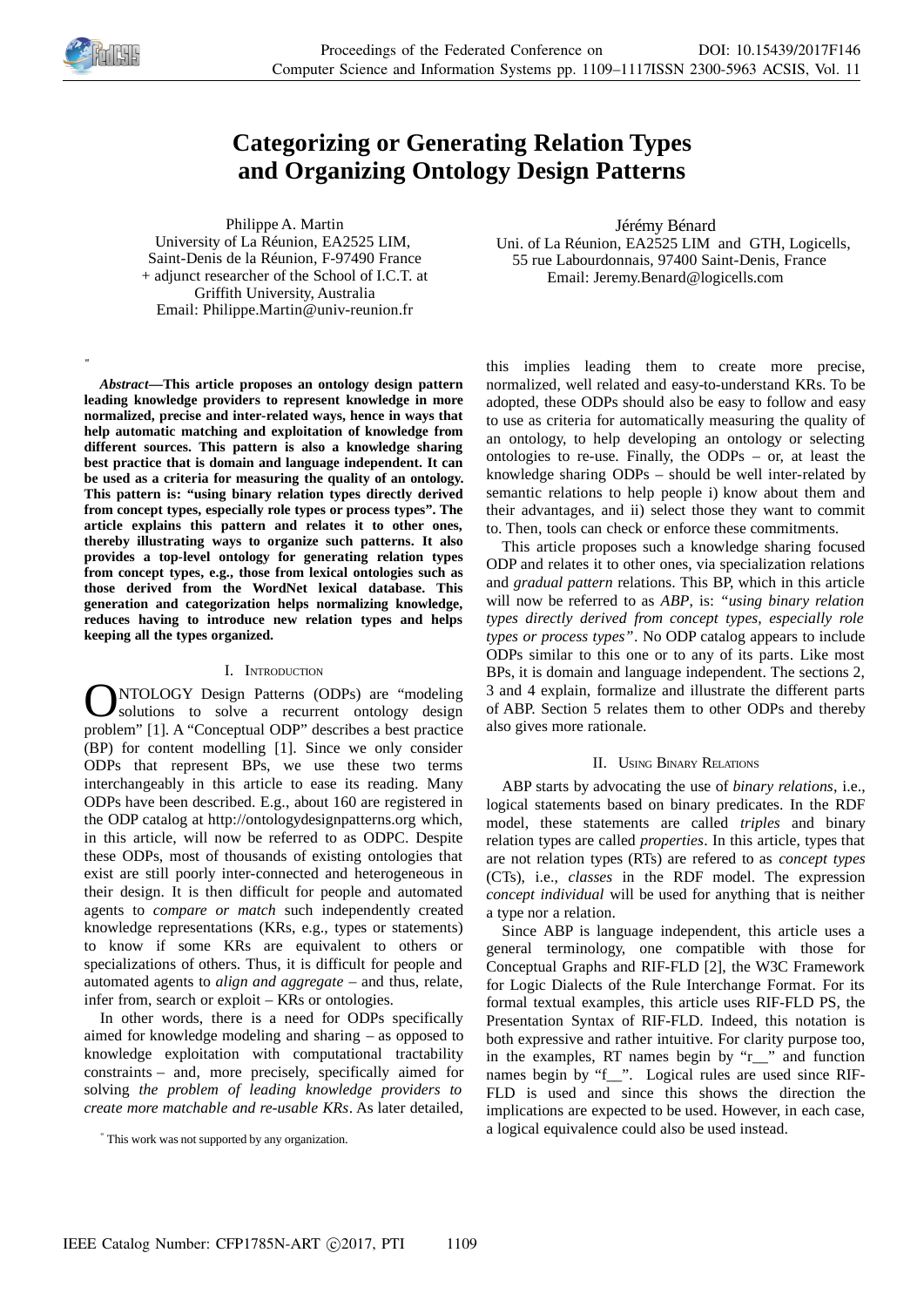*Following ABP does not prevent using non-binary RTs as long as definitions or rules are also provided to enable the automatic translation of "KRs using non-binary RTs" into "KRs using binary RTs".* Table I illustrates such rules for various kinds of use cases but only the third row is also about the focus of Section 3, i.e., deriving a RT from a CT.

*One reason* why such definitions or rules are useful for knowledge sharing is that binary relations can be *compared* while two relations of different arities generally cannot. *Two types or KRs are comparable if and only if an equivalence or specialization relation between them has been directly stated or can be automatically inferred*. Thus, KRs using binary relations can be ordered by generalization relations, typically, implications. This is more difficult with KRs using relations of different arities, thus reducing possibilities for knowledge matching or inferences. E.g., as illustrated by Table I, some relations of different arities can be translated into binary relations using a list as destination. Then, they can be *compared*.

A *related reason* why such definitions or rules are useful for knowledge sharing is that they make more information explicit. As detailed it Section 5, normalizing knowledge, enhancing its comparability or adding more information have strong relationships.

In practice, with a KR language (KRL) allowing *contexts* and sets or lists, it is easy to avoid the use of relations with

| (THE RIF-FLD PS NOTATION IS USED IN THE NON-HIGHLIGHTED PARTS; VARIABLES BEGIN BY "?"; ":-" MEANS "<=")                               |
|---------------------------------------------------------------------------------------------------------------------------------------|
| If you wish to (re-)use non-binary RTs, as in<br>r_spatial_entity_between_3_other_ones (Jack Joe John Mary)                           |
| Exists ?X (r_spatial_entity_between_2_other_ones (?X Joe John))                                                                       |
| instead of using binary RTs as in                                                                                                     |
| r_list_of_surrounding_entities (Jack List(Joe John Mary))                                                                             |
| Exists ?X (r_list_of_surrounding_entities (?X List(Joe John)))                                                                        |
| then provide ways to translate the 1st ones into the 2nd ones, e.g.,                                                                  |
| Forall ?A ?B ?C ?D (r_list_of_surrounding_entities (?A List(?B ?C ?D))                                                                |
| :- r__spatial_entity_between_3_other_ones ( ?A ?B ?C ?D ) )                                                                           |
| since it is then much easier to make inferences, e.g., $?X = Jack$<br>and the above 3rd statement specializes (hence implies) the 4th |
| The above approach also works for contextualizations, e.g.,                                                                           |
| r_list-of-surrounding-entities_at-time (Jack Joe John D-Day)                                                                          |
| can automatically be translated into the binary relation                                                                              |
| r_list_of_surrounding-entities (Jack_at_D-Day List (Joe_at_D-Day John_at_D-Day))                                                      |
| This cannot be specified in RIF PS but something similar can be:                                                                      |
| Forall ?A ?B ?C ?time_T (<br>Exists ?A_at_time_T ?B_at_time_T ?C_at_time_T (                                                          |
| And (r_list_of_surrounding_entities (?A_at_time_T List (?B_at_time_T ?C_at_time_T))                                                   |
| r_extended_specialization (?A ?A_at_time_T) r_time ( ?A_at_time_T ?time_T)                                                            |
| r_extended_specialization (?B ?B_at_time_T) r_time ( ?B_at_time_T ?time_T ) )                                                         |
| :- r_list-of-surrounding-entities_at-time (?A ?B ?C ?time_T)))                                                                        |
| Similarly, if you wish to use RTs representing types of processes, as in                                                              |
| r_landing (Joe Omaha_Beach D-Day)<br>r_defining (Joe Square)                                                                          |
| instead of using classic primitive binary RTs as in                                                                                   |
| Exists ?landing (And (?landing # landing<br>// "?i $\#$ ?t" <=> instanceOf (?i ?t)                                                    |
| r_agent(?landing Joe) r_place(?landing Omaha_Beach)                                                                                   |
| r_time(?landing D-Day) ) )<br>Exists ?defining (And (?defining # defining                                                             |
| r_agent (? defining Joe)<br>r_object (?defining "square") ) )                                                                         |
| then provide ways to translate the 1st ones into the 2nd ones, e.g.,                                                                  |
| r_directly_derived_relation (Landing r_landing)                                                                                       |
| r_directly_derived_relation (Defining r_defining)                                                                                     |
| Forall ?rel ?process ?agent ?time ?place (                                                                                            |
| And (r_agent (?process ?agent) r_place (?process ?place) r_time (?process ?time))                                                     |
| :- And (?rel (?agent ?place ?time) r_process (?rel ?process))                                                                         |
| Forall ?rel ?process ?agent ?object (                                                                                                 |
| And (r_agent (?process ?agent) r_object (?process ?object))                                                                           |
| :- And (?rel (?agent ?object) r_directly_derived_relation (?process ?rel)))<br>since it is then much easier to make inferences,       |
| e.g., for the statement in the next line, a match for $?X$ is Joe                                                                     |
| Exists ?A (And(r_agent (Landing ?A) r_agent (Defining ?A)))                                                                           |
|                                                                                                                                       |

TABLE I. EXAMPLES OF HOW TO DEFINE <sup>A</sup> GIVEN RT WITH RESPECT TO OTHER TYPES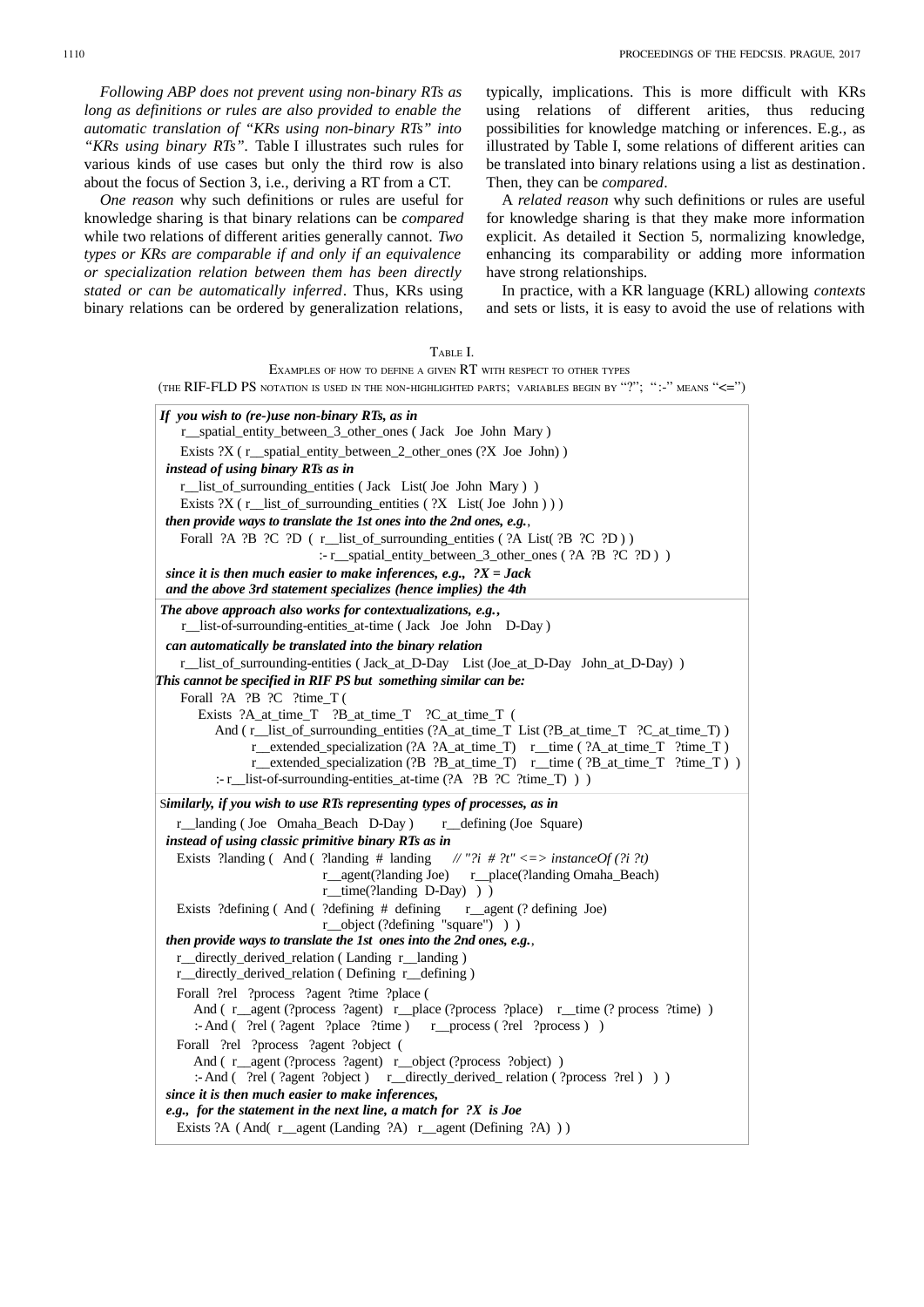arity greater than two. A *context*, i.e., a *contextualizing statement*, is a meta-statement specifying restrictive conditions for the contextualized statement to be true, e.g., via temporal relations or modalities. Although RIF-FLD is not restricted to first-order logic, it lacks a construct for expressing contextualizations in simple ways, as in KIF [3] for example. However, the second row of Table I shows how simple contextualizations can still be represented – albeit in a rather cumbersome way – using binary relations. To that end, this example uses an adaptation of the ODP named *Context Slices* in ODPC [4]. It relies on introducing *concept individuals within contexts* and relating them to their context as well as to their context-independent counterpart. This is an alternative to the more common approach of reifying a statement and asserting a relation between the reification and the context. With the reification based approach, handling contexts is a bit more difficult when simple KR management tools are re-used and extended. Both approaches lead to rather lengthy statements and are ad-hoc since they require extensions to inference engines to fully handle them correctly. Therefore, *for the purpose of knowledge modeling and sharing* – as opposed to knowledge exploitation which comes after and may require converting the knowledge into KRLs of reduced expressiveness but which can be handled efficiently – *a BP is to i) use a KRL that handles contexts or use more ad-hoc concise constructs, and then ii) provide or use rules for translating into the various ways to represent contexts in other KRLs. The same idea applies for the many ODPs that deal with the problems of translating "KRs using high expressive constructs" into "KRs using lower expressive constructs".* E.g., in ODPC, there are many ODP for translations into OWL or from OWL.

To conclude, although formally specifying the semantics of *relations of arity greater than two* requires at least one primitive ternary relation [5], in practice there is no necessity to use such relations for knowledge modelling.

There is no claim here that the idea of "translating nonbinary RTs into binary ones or directly using them" is original. Yet, it should be an ODP for various reasons: i) it is useful, ii) some claims seemingly about the necessity of using non-binary relations are actually claims about the necessity of using constructs supporting different kinds of contexts [6], and iii) this best practice is sometimes unknown to users of KRLs allowing non-binary relations.

#### III. DERIVING RELATION TYPES FROM CONCEPT TYPES

ABP advocates the use of – or specifications of translations into – binary RTs *directly derived from CT*". A CT may have multiple *directly derived RTs* if they have *uncomparable* signatures, i.e., if none specializes another one. The third row of Table I illustrated a way to directly derive an RT from a CT using a rule and a relation of type r\_\_directly\_derived\_relation. The first two rows illustrate the definitions of non-binary RTs mainly with respect to binary RTs. This is useful as an intermediary step: the final step – deriving these last binary RTs from a CT, e.g., one named *List\_of\_surrounding\_entities* – was not illustrated in Table I.

Manually or automatically defining each RT with respect to a CT makes additional information explicit and ensures that every distinction in the (subtype) hierarchy of RTs is also included in the CT hierarchy. This last point is important for two reasons. First, it prevents some knowledge providers to develop distinctions only in the RT hierarchy while others develop distinctions only in the CT hierarchy, thus leading to *undetected redundancies* within a shared knowledge base or in different ontologies. Second, it ensures that any distinction can be used – *without losing possibilities of knowledge representation and matching* – with both its CT form and its RT form. More possibilities come from the CT form since i) unlike RTs, CTs can be quantified in many different ways (e.g., "3 landings", "all landings" or "8% of landings" can only be described via the CT "Landing", not the RT *r\_\_landing*), ii) CTs are easier to organize by subtype relations than RTs, and iii) the number of used or re-usable existing CTs is much greater than the number of used or re-usable RTs. Thus, both cases lead to better categorizations in the concept and relation hiearchies.

These advantages of using *defined RTs* come for free when RTs are automatically derived from CTs and hence defined with respect to them. *Furthermore*, such derivations permits a system to display fewer types in the RT hierarchy which is then easier to read and grasp. Indeed, the derived RTs may be left hidden or may not have to be created at all. This last option was used in the knowledge server Ontoseek [7] and is used in the knowledge base server WebKB (www.webkb.org; [8]). In Ontoseek, any type derived from the noun-related part of the lexical ontology Sensus could be re-used as a CT or a RT. WebKB also re-uses a lexical ontology derived from WordNet. However, unlike Ontoseek, WebKB only allows the subtypes of certain types to be reused as RTs. This is defined by specifications that users can adapt. More precisely, this is defined by *relation signatures which are directly associated to certain top-level CTs*. Table II illustrates the approach and then gives rules that would actually generate the derived RTs. The next section complements this framework by giving an ontology of the CTs these rules can be applied to. These RT generation rules permit to formalize the framework. They rely on the functions *f\_\_type\_name* and *f\_\_denotation\_of\_type\_name* which are identical to the KIF functions *name* and *denotation* formalized in the documentation of KIF [3]. In WebKB, such rules are not actually executed but a more efficient process relying on the same idea is used. Indeed, during the parsing of statements, whenever a CT is used where a RT is expected, WebKB simply checks that one of the signatures associated to the CT is respected and acts as if the relevant derived RT was actually used. Thus, in WebKB, there is no need to use the actual names of the virtually derived RTs: the CT names can be used directly. As in the framework described by Table II, signatures are inherited along subtype relations between CTs and an error is generated if a CT is associated to two signatures that are *comparable*. This approach and ODP seem original.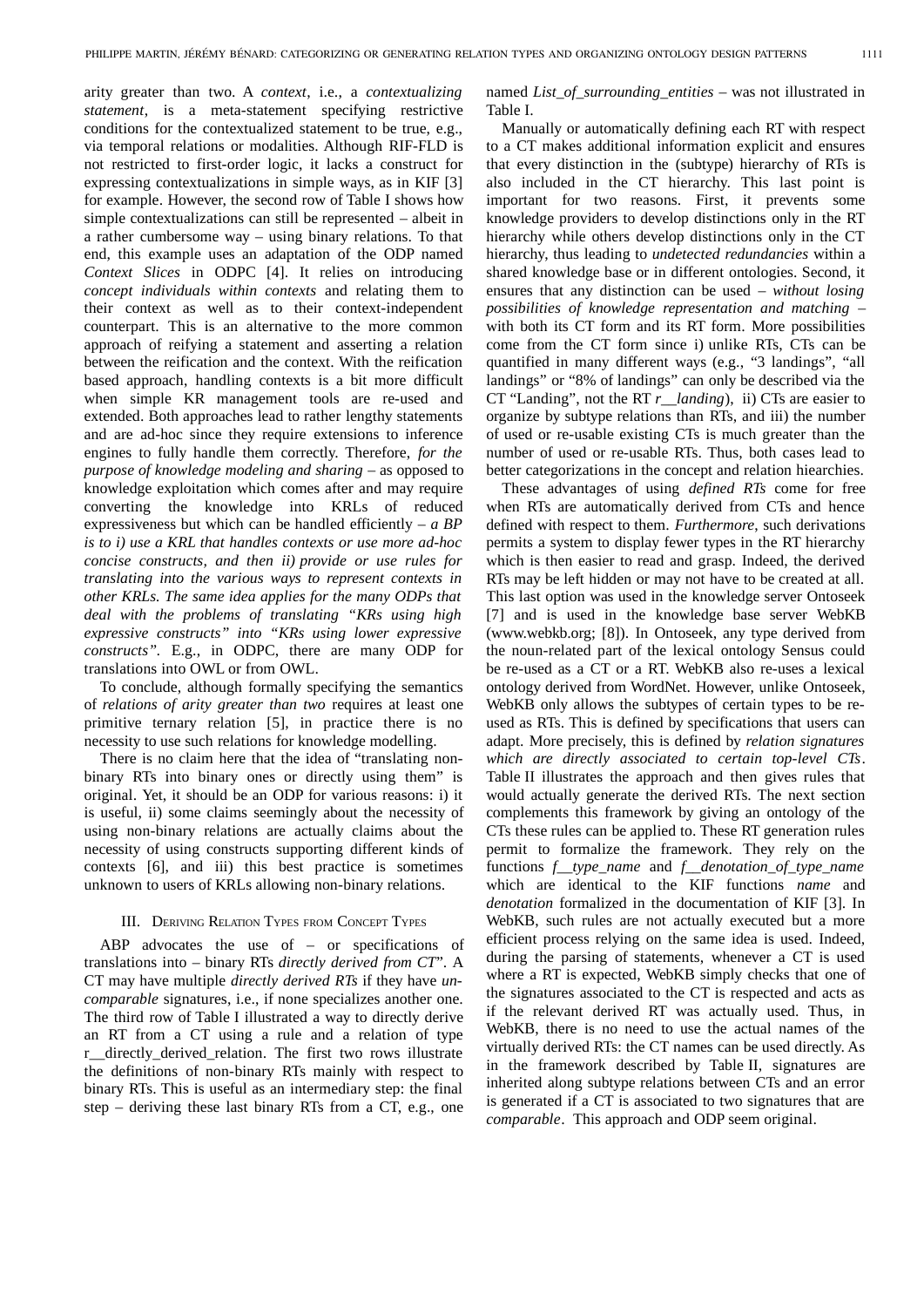TABLE II. RULES FOR AUTOMATICALLY DERIVING <sup>A</sup> BINARY RT FROM <sup>A</sup> CT (AND, IF NEEDED,DOING SO FOR ALL ITS SUBTYPES) BASED ON <sup>A</sup> KIND OF SIGNATURE ASSOCIATED TO THIS CT (NOTE: IN THESE EXAMPLES, THE TYPES CREATED BY THE AUTHORS OF THIS ARTICLE HAVE NO PREFIX TO INDICATE THEIR NAMESPACE). *Table I gave examples of how a rule can define a RT with respect to a CT. This had to be done for each RT. Here, the approach is simpler. The derived RT does not have to be explicitly defined. Its signature is directly associated to the CT via a relation of type r\_\_signature\_for\_derived\_binary\_relation or a function of type f\_\_derived\_binary\_relation. Thanks to the definitions given in the next row of this table, the derived RT is automatically created. A CT may have different RT signatures associated to it, as long as the signatures are un-comparable, i.e., as long as none specializes another.*  **r\_\_signature\_for\_derived\_binary\_relation** ( Father List ( Animal Male ) ) *//-> associates a signature to the CT Father and derives the RT r\_\_father with domain an Animal and range a Male*  Forall ?t ( **r\_signature\_for\_derived\_binary\_relation** (?t List (Thing ?t)) **:- ?t ## Thing\_usable\_for\_deriving\_a\_binary\_relation\_with\_that\_thing\_as\_destination** *// "##" means "is subtype of"; "#" means "is instance of"; this rule derives the expected RT for each // subtype of Thing\_usable\_for\_deriving\_a\_binary\_relation\_with\_that\_thing\_as\_destination* **Forall ?processType** Exists ?r And (  $?r = f$  derived binary\_relation ( ?processType List ( Agent Object ) ) Forall ?process ?agent ?object And ( r\_agent (?process ?agent) r\_ object (?process ?object) ) :- And (?process #?processType ?r (?agent ?object) ) ) **:- ?processType ## Process** *//this rule derives the expected RT for each subtype of Process Furthermore, the derived RTs have the same subtype relations as the CTs they derive from. However, to keep things simple, it is here assumed that no RT with the same name as the derived RT has previously been manually created. The RT name is created by taking the CT name, lowering its initial and prefixing it with "r\_\_". The functions f\_\_denotation\_of\_type\_name, f\_\_type\_name, f\_\_cons, f\_\_cdr, f\_\_lowercase used below are identical to their counterparts (without the prefix "f\_\_") in KIF.*  Forall ?t ?r\_t ?t\_domain ?t\_range ?t\_supertype ?r\_t\_supertype ?t\_sup\_domain ?t\_sup\_range ( And ( rdfs:domain (?r\_t ?t\_domain ) rdfs:range (?r\_t ?t\_range ) ?r\_\_t = **f\_\_denotation\_of\_type\_name** ( f\_\_cons ( f\_\_lowercase ( f\_\_car ( **f\_\_type\_name** ( ?t ) ) ) f  $_{cdr}$  ( f  $_{name}$  (?t ) ) ) ?r\_\_t ## ?r\_\_t\_supertype *//"##" means "is subtype of"* :- And ( ?t ## ?t\_supertype ?r\_\_t\_supertype = **f\_\_ derived\_binary\_relation** ( ?t\_supertype List ( ?t\_sup\_domain ?t\_sup\_range ) ) )  $\overline{\phantom{a}}$  **:-** ?r\_\_t = **f\_\_derived\_binary\_relation** ( ?t List ( ?t\_domain ?t\_range ) ) ) Forall ?t ?t\_domain ?t\_range ( Exists ?r\_t ( ?r\_t =  $f$ **derived\_binary\_relation** ( ?t List ( ?t\_domain ?t\_range ) ) ) **:- r\_\_signature\_for\_derived\_binary\_relation** ( ?t List ( ?t\_domain ?t\_range ) ) ) *Other rules can be built upon these last ones, e.g., this rule for deriving functional binary relations:* Forall ?t ?t\_domain ?t\_range Exists ?r\_t ( And ( ?r  $t = f$  derived binary relation( ?t List ( ?t\_domain ?t\_range ) ) ?r\_\_t # owl:FunctionalProperty ) *//"#" means "is instance of";* owl:FunctionalProperty is a 2nd-order type **:-** r\_\_signature\_for\_derived\_functional\_binary\_relation ( ?t List ( ?t\_domain ?t\_range ) )

#### IV. DERIVING FROM ROLE TYPES OR PROCESS TYPES

ABP advocates the derivation of RTs from CTs, "*especially role types or process types".* The third row of Table I illustrated this for processes. In this article, a *process* refers to a *situation* that is not a *state*, and hence that makes a change. A *situation* is something that *occurs* in a real/imaginary region of time and space. These

conceptual distinctions come from the *Situation Semantics* [9] and are the basis of John Sowa's first top-level ontology [10]. There are re-used in this article for at least the following reasons:

• They are rather intuitive and generalize other well known types. E.g., *Perdurant* from Dolce [11] is subtype of Process.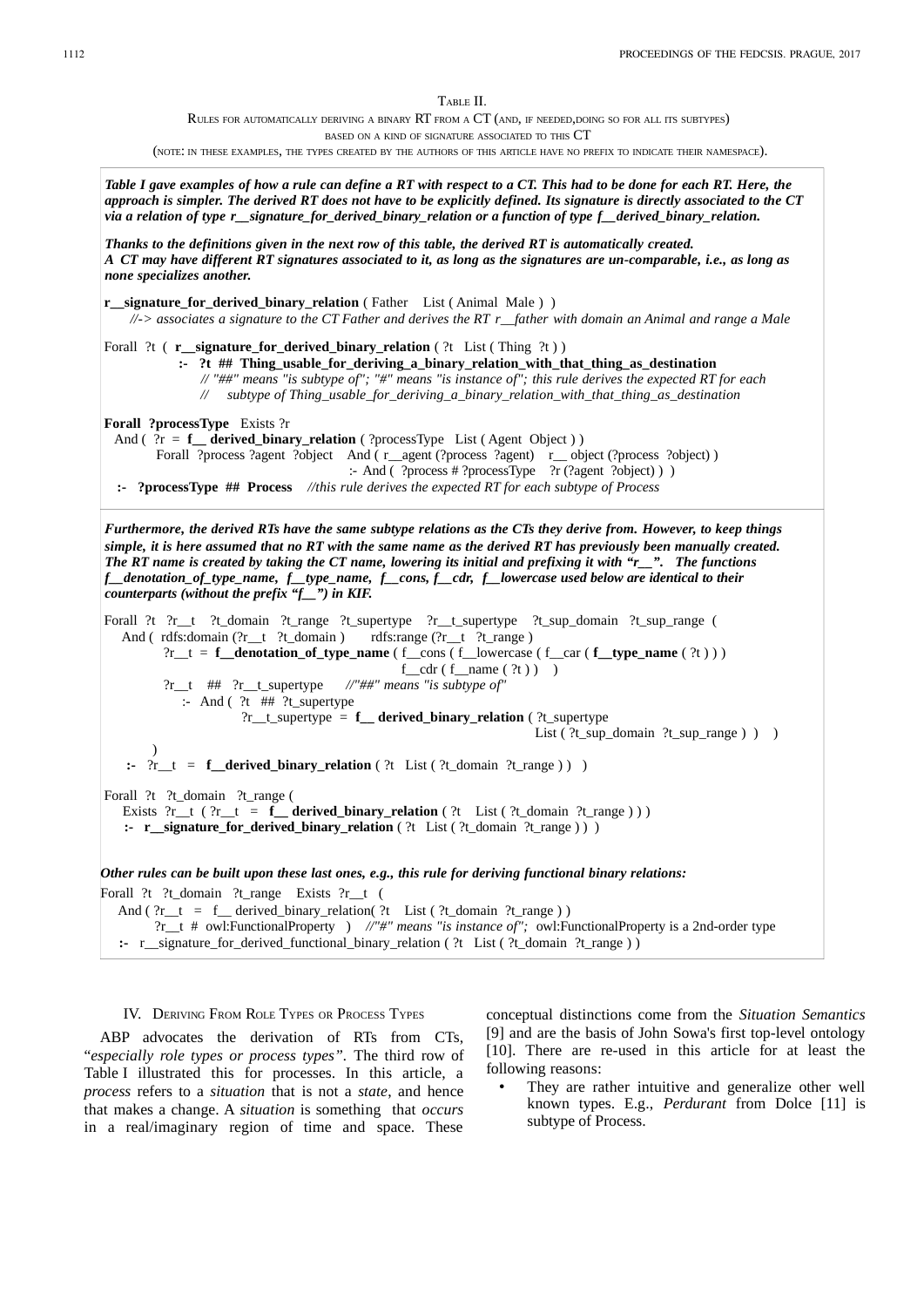- They are very adequate for the signatures of thematic relations [12], e.g., r\_\_agent, r\_\_recipient, r\_\_cause, r\_\_instrument. Such types are top-level types of relations from a process.
- In this article, a *role type* (e.g., Agent, Experiencer, Recipient, Cause, Instrument) is a CT which is defined  $-$  or could be defined  $-$  as being the range of a thematic RT. This informal definition of a role is a bit more general than what is usually thought to be a role type [13] but here it is sufficient: as defined in this article, *processes* and *role* types can be used for deriving CTs into binary RTs.
- Thematic RTs or their subtypes can also be used for defining most RTs. Thus, doing so normalizes KRs.
- Most statements implicitly or explicitly refer to a process. Representing it, either directly or via RTs directly derived from a process, strongly normalizes KRs. Not doing so, which unfortunately is the case in many ontologies, amounts to losing precisions and many KR comparison possibilities.

Fig. 1 compares *CTs usable for directly deriving a binary RT* with other types. The common supertype of these CTs is Thing usable for directly deriving a binary relation. Only its subtypes can be used for deriving binary RTs; this



**Fig. 1**. *Slightly adapted UML* representation of a subtype hierarchy to compare the type Thing\_usable\_for\_directly\_deriving\_a\_binary\_relation with other types.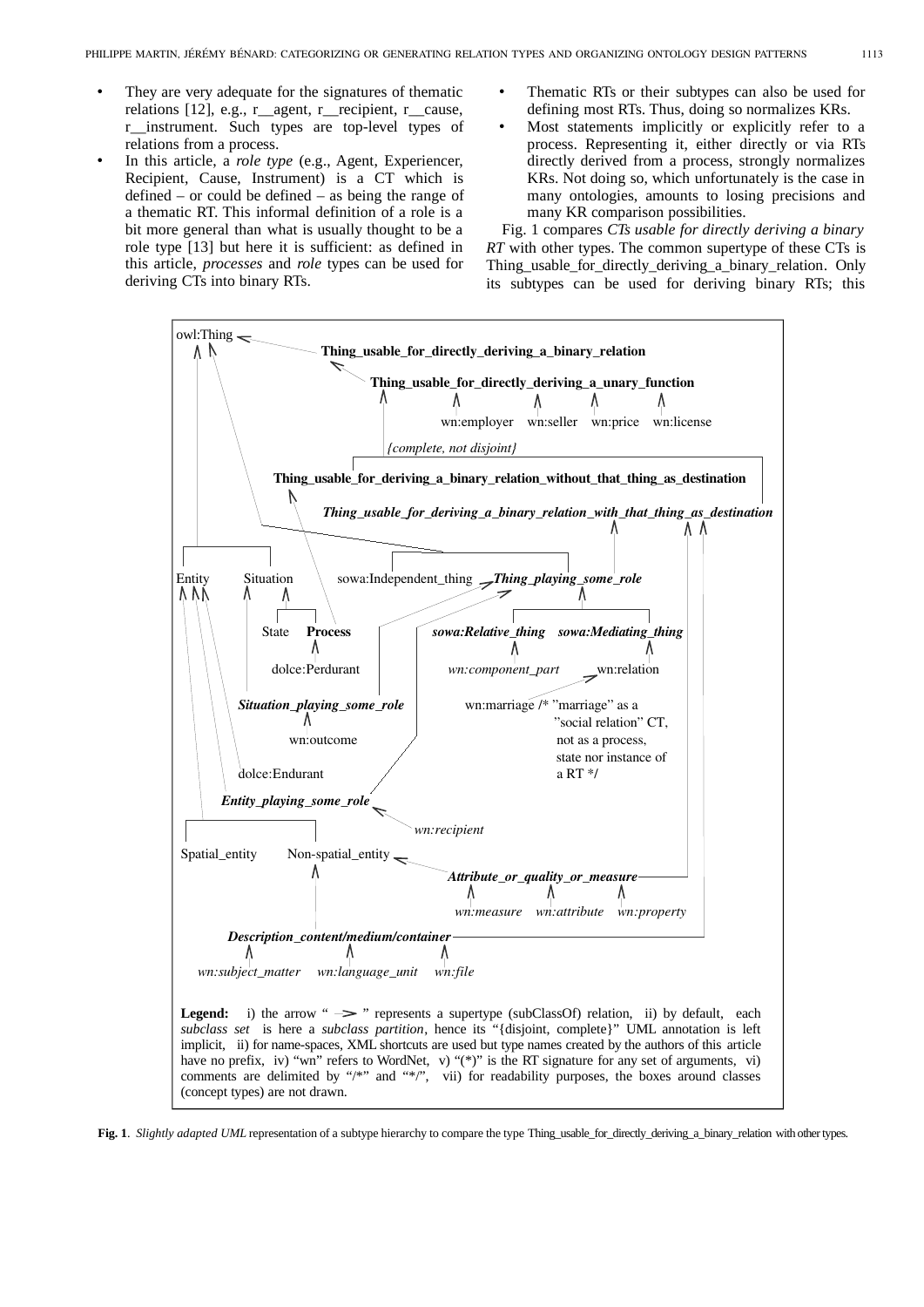However, these figures have not previously been published. The MSO includes more than 75,000 categories and relates them by more than 100,000 relations, mainly subtype relations. It categorizes WordNet types as well as types from various top-level ontologies (DOLCE included) with respect to the types shown in Fig. 1 or specializations of them. More precisely, about a hundred of top-level WordNet types and some more specialized WordNet types were manually set as subtypes of those in Fig. 1 or specializations of them. Thus, in the subtype hierarchy of the MSO for *things usable for directly deriving a binary relation*, there are currently more than 4800 process types, 2900 role types (for *things playing some role*), 650 types of *attributes or qualities or measures* and 240 types of *description content/medium/container*. This makes more than 8600 types usable for creating relations without having to declare new RTs. The 4800 process types can also be used directly with *relations from a process*. Finally, the types shown in Fig. 3 for these relations can implicitly or explicitly be specialized by types derived from the 2900 role types. To sum up, the proposed approach and the MSO permit people and automated agents to create KRs that are well normalized, inter-related and comparable. Furthermore re-using the approach and content of the MSO to extend other ontologies is eased by the fact that i) the MSO relates, generalizes and specializes types from various other

ontologies, and ii) the MSO can be complemented online via WebKB.

In Fig. 1, the types named Relative\_thing and Mediating\_thing come from John Sowa's second top-level ontology [15].

To show how rules can be used to associate a signature to a CT and thereby to a derived RT, examples in Table II used a process type and the type of *things usable for deriving a binary relation with it as destination*. Similar rules can be used for other types of *things usable for deriving a binary relation*". Fig. 2 shows how the various relations types  $-$  derived or not from  $CTs - can$  be related by subtype relations. Organizing relations of different arities is permitted by the use of "\*" in the relation signatures: it refers to any number of arguments. In Fig. 2, a signature is shown as an ordered list of comma-separated arguments, within parenthesis. Both KIF and RIF-FLD allow relations with a variable number of arguments. However, unlike in KIF, there is no special construct in RIF-FLD for definitions, hence for signatures.

ODPC includes the DOLCE+DnS-Ultralite ontology [16] and categorizes it as *Content ODP*. ODPC also includes related but smaller *content ODPs* such those named *ActingFor* and *Agent-Role*. Its *DnS (Descriptions and Situations)* part includes some types which can be seen as subtypes of those in Fig. 3. ODPC proposes many RTs which could be – but, it seems, are not – derived from process types, e.g., RTs with names such as *actsFor*, *conceptualizes* or *defines*. Yet, some of its CTs have been aligned with OntoWordNet [17]. Thus, the ontology and approach proposed in this section and the previous one could be used to extend and normalize DOLCE+DnS-Ultralite. This would support more KR comparison possibilities.



**Fig. 2**. Subtype hierarchy of some relation types derived from subtypes of the concept type Thing\_usable\_for\_directly\_deriving\_a\_binary\_relation.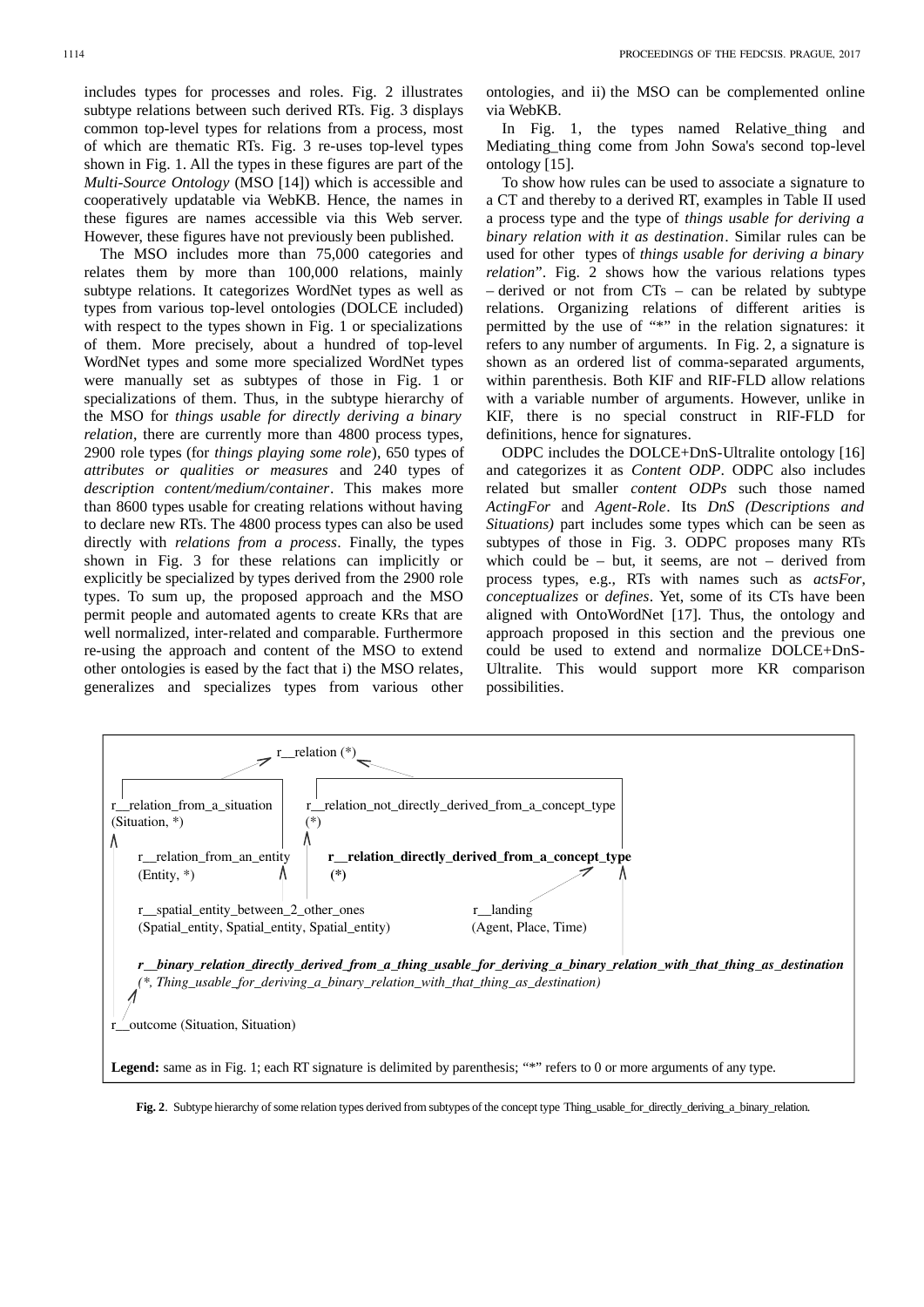

Fig. 3. Examples of common types of relations from a process; most of them are thematic RTs.

## V. RELATING TO OTHER ODP<sup>S</sup>

To be adopted, knowledge sharing ODPs should be well inter-related by semantic relations to help people know about them and the criteria or advantages they fulfill. Thus, people can search and select ODPs to commit to. Then, tools can check or enforce these commitments, or retrieve ontologies satisfying them.

Thus, ideally, ODPs should at least be organized into categories related by specializations and exclusion relations, as in the hierarchy presented in Fig. 1. However, this is not easy. The most organized of current ODPC or BP repositories [18] seems to be ODPC. It organizes its ODPs into a specialization hierarchy with a first level of six categories. Each of them has 0 to 3 sub-levels. These six categories and their current content are:

- *Content ODP*: 101 ontologies, some having only a few types.
- *Reasoning ODP*: no ODP has yet been submitted in this category.
- *Structural ODP*: 1 ODP in the *Architectural ODP* category – BPs about the structure of an ontology, e.g., the use of subtype partitions, i.e., unions of disjoint types as in Fig. 1 – and 13 in the *Logical ODP* category – translations between constructs from KRLs of different expressiveness.
- *Correspondence ODP*: 12 in the *Reengineering ODP* category – meta-model transformation rules to create ontologies from structured but less formal and semantic sources – and 13 in the *Alignment ODP* category – these ODPs are examples of RTs between elements from different ontologies.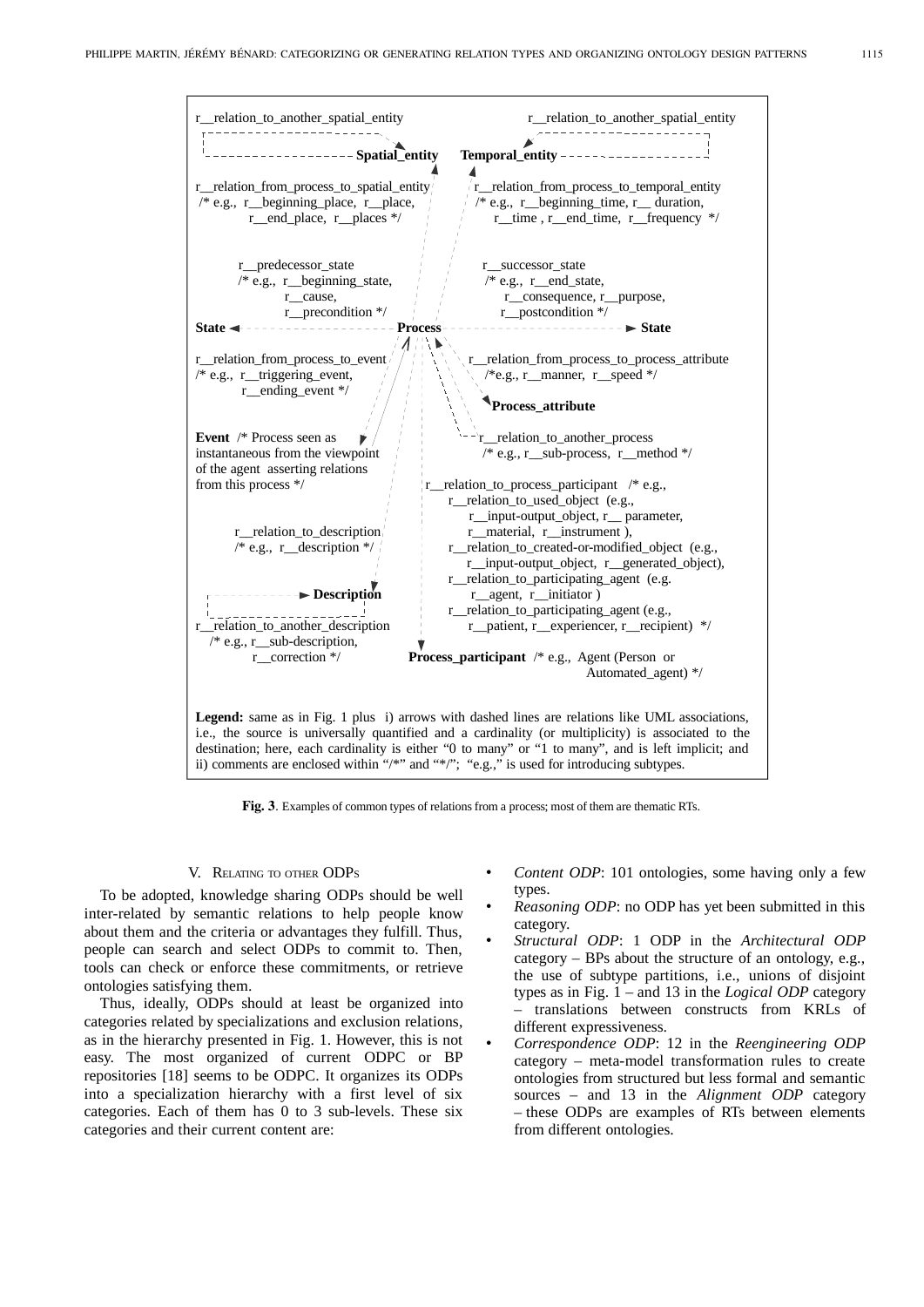• *Presentation ODP*: no submission of ODP has yet been submitted in this category about the usability and readability of ontologies. It has two subcategories: *Annotation ODP* and *Naming ODP*.

All these categories are not exclusive. An ODP can be placed in several of them. E.g., the ODPs listed in the sections 2, 3 and 4 seem to be architectural ODPs as well as logical ODPs and, for some of them, also Content ODP, e.g., the DOLCE+DnS-Ultralite. The ODPs we gave in Section 5 are Naming ODPs but are also related to Structural ODPs.

Since there are multiple categorization possibilities, different persons will search or add a same ODP in different categories, thus leading to less relations between the ODPs and more *undetected redundancies*, as noted in the previous sections. This structure also does not lead ODP providers to collaboratively build a finely organized hierarchy or graph of ODPs. Such a structure could be obtained by formally representing each ODP as a process, using a same base ontology, e.g., the MSO, hence with the types shown in Fig. 1 and Fig. 3 as top-level types. Most of the subtype relations between ODPs could then be automatically calculated. Although this approach would scale well, such a formal and homogenous representation would be a huge work and would require quite motivated ODP providers.

Furthermore, relations to criteria and advantages would still probably not be sufficient since relating ODPs to criteria – or processes representing these criteria – is difficult. Therefore, for the ODPs advocated in this article, another approach has been adopted: i) manually setting subtype relations between ODPs or BPs represented as

process types, and ii) using positive *gradual pattern* relations. Fig. 4 is the result.

These last relations represent rules of the form "the more X, the more Y". [19] gives a formalization for such relations. Arrows with dashed lines are *positive* gradual pattern relations. E.g., the dashed arrow from "keeping the types organized" to "avoiding undetected redundancies" can be read "the more `keeping the types organized´ is achieved, the more `avoiding undetected redundancies' is achieved´ ".

This last particular rule refers to the idea that was mentioned again two paragraphs ago and which could be rephrased as: "the more a KR (type or statement) has a `unique place´ [20] in a hierarchy of KRs, the less chances there are that another person will add an equivalent KR in another place". E.g., as opposed to subtype hierarchies, taxonomies relate objects (terms, documents, ...) with relations which are neither typed nor formal. Thus, people use these relations for representing subtypes, parts, instances, agents, etc. This leads to hierarchies that are difficult to search and that often have redundancies. When subtype partitions are used, this is far less the case. This is also far less the case when the hierarchy is automatically built based on the definition of each type. Like subtype relations, gradual pattern relations are typed and transitive. Hence, if used correctly, each KR can have a *unique place* [20] in the graph formed by these transitive relations. However, gradual pattern relations do not enable as many automatic checking possibilities as subtype partitions.

Given the explanations provided in the previous sections, the relations in Fig. 4 should now be understandable. The use of gradual pattern relations between ODPs or BPs is original. The direct setting of subtype relations between them also seems original.

redundancies"



"using RTs directly derived from  $CTs$ " $\longrightarrow$  "keeping the RT $\longrightarrow$ "using precise statements"

hierarchy small' "using binary RTs"  $\sqrt{\frac{1}{2}}$ " avoiding undetected

'keeping

**Fig. 4.** Supertype relations and *gradual pattern* relations between ABP (the BP advocated in this article;

see the BP name in italic bold characters at the bottom left of the figure) and related BPs.